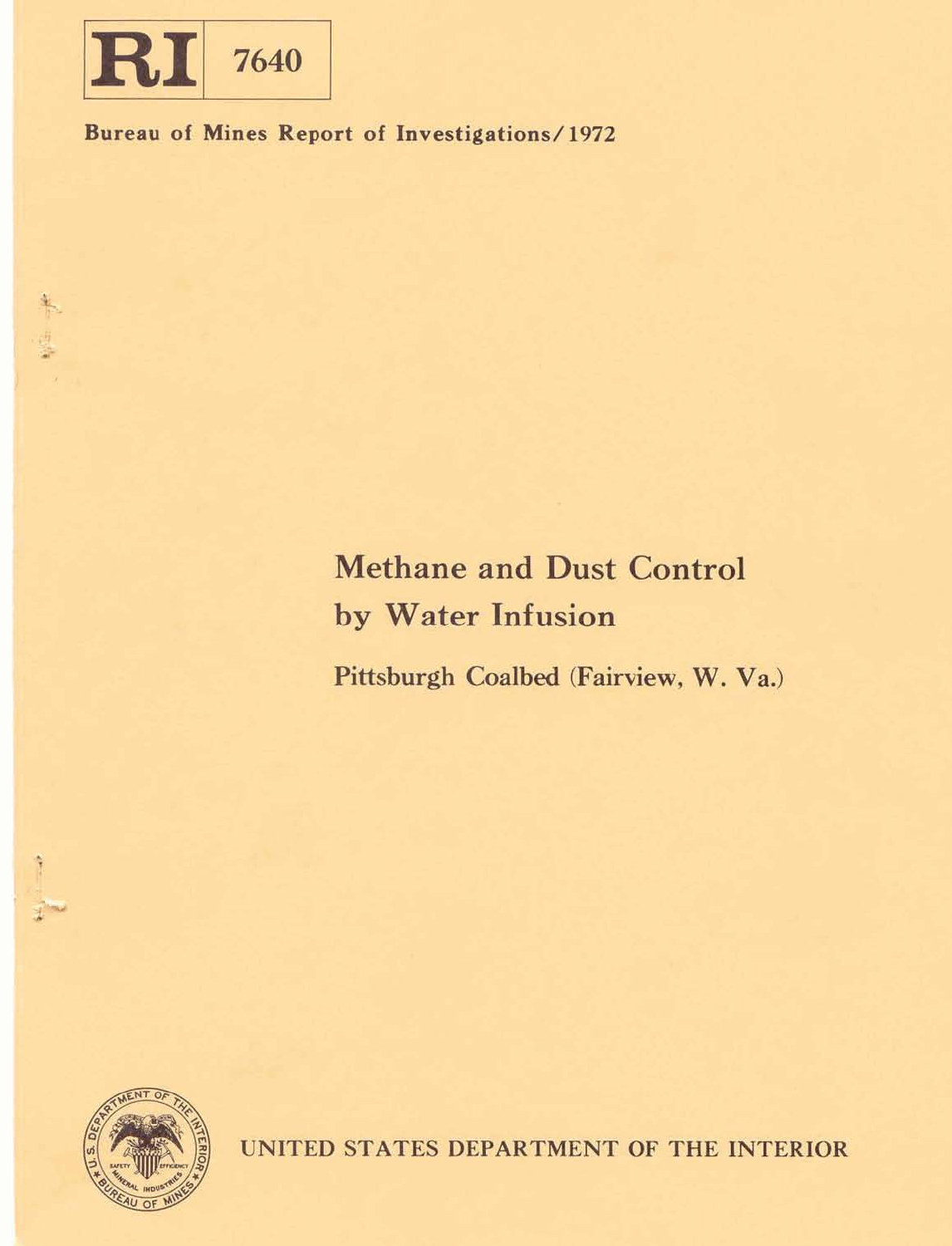**Report of Investigations 7640/1972** 

## **Methane and Dust Control by Water Infusion**

**Pittsburgh Coalbed (Fairview, W. Va.)** 

**By Abdurrahman Cetinbas, R. P. Vinson, Joseph Cervik, and M. G. Zabetakis Pittsburgh Mining and Safety Research Center, Pittsburgh, Pa.** 



 $\bar{\xi}$ 

**UNITED STATES DEPARTMENT OF THE INTERIOR Rogers C. B. Morton, Secretary** 

**BUREAU OF MINES Elburt F. Osborn, Director**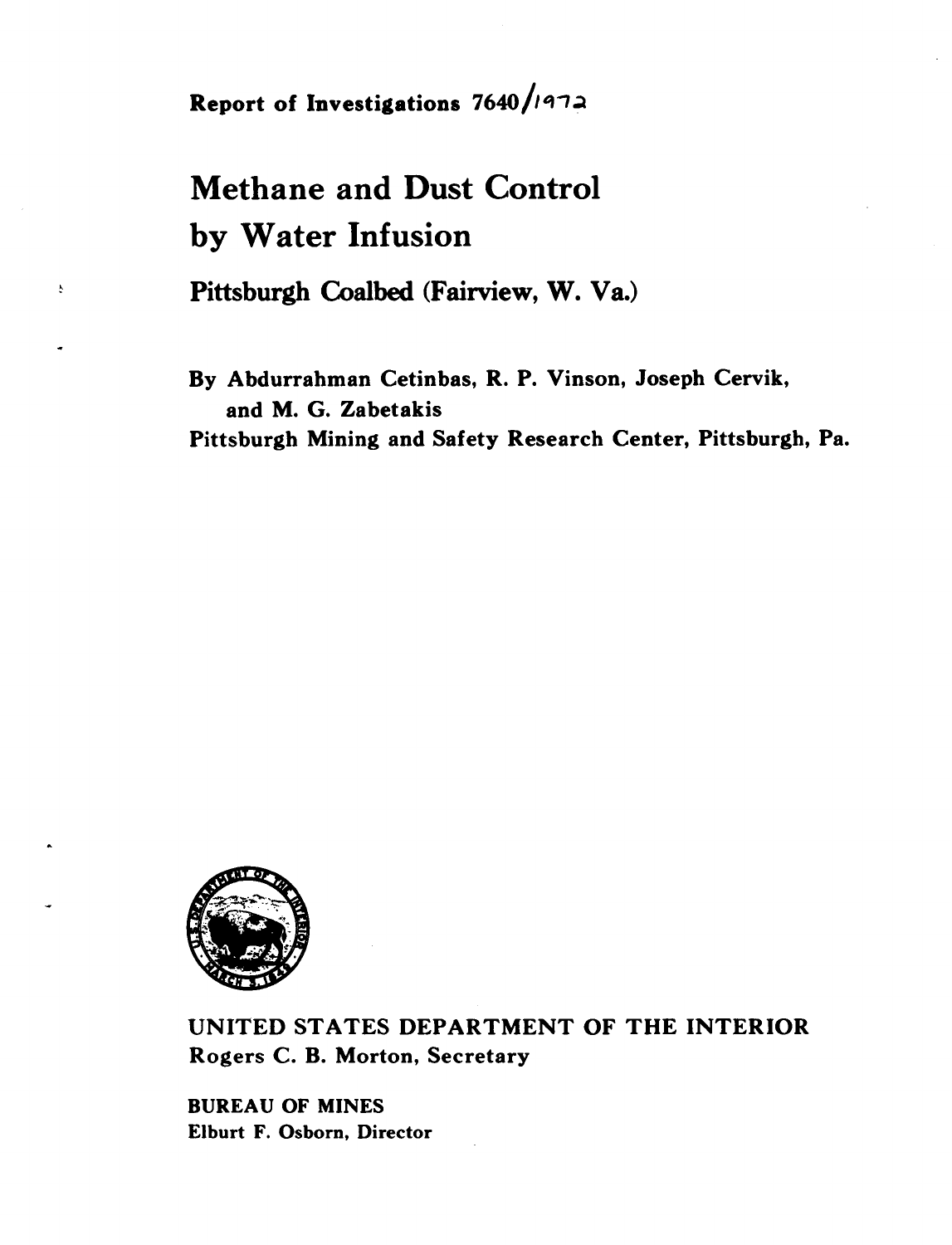## **CONTENTS**

## **ILLUSTRATIONS**

| $\mathbf{1}$ .<br>2. | General lithology of Sewickley and Pittsburgh coalbeds and |      |
|----------------------|------------------------------------------------------------|------|
|                      |                                                            |      |
| 3.                   |                                                            |      |
| 4.                   | Lynes inflatable packer and schedule 80 spacing pipe       |      |
| 5.                   |                                                            |      |
| 6.                   | Schematic of sealed infusion borehole                      |      |
| 7.                   |                                                            |      |
| 8.                   |                                                            |      |
| $-9.$                | Total methane flow rates from the study area 11            |      |
| 10.                  | Methane flow rates from face and rib of entry 1 12         |      |
| 11.                  | Methane flow rates from face and rib of entry 6 12         |      |
| 12.                  |                                                            |      |
| 13.                  |                                                            | - 16 |

## **TABLES**

| 1. Daily coal production--study area, Federal No. 2 mine 6 |  |
|------------------------------------------------------------|--|
|                                                            |  |
|                                                            |  |

## **PaRe**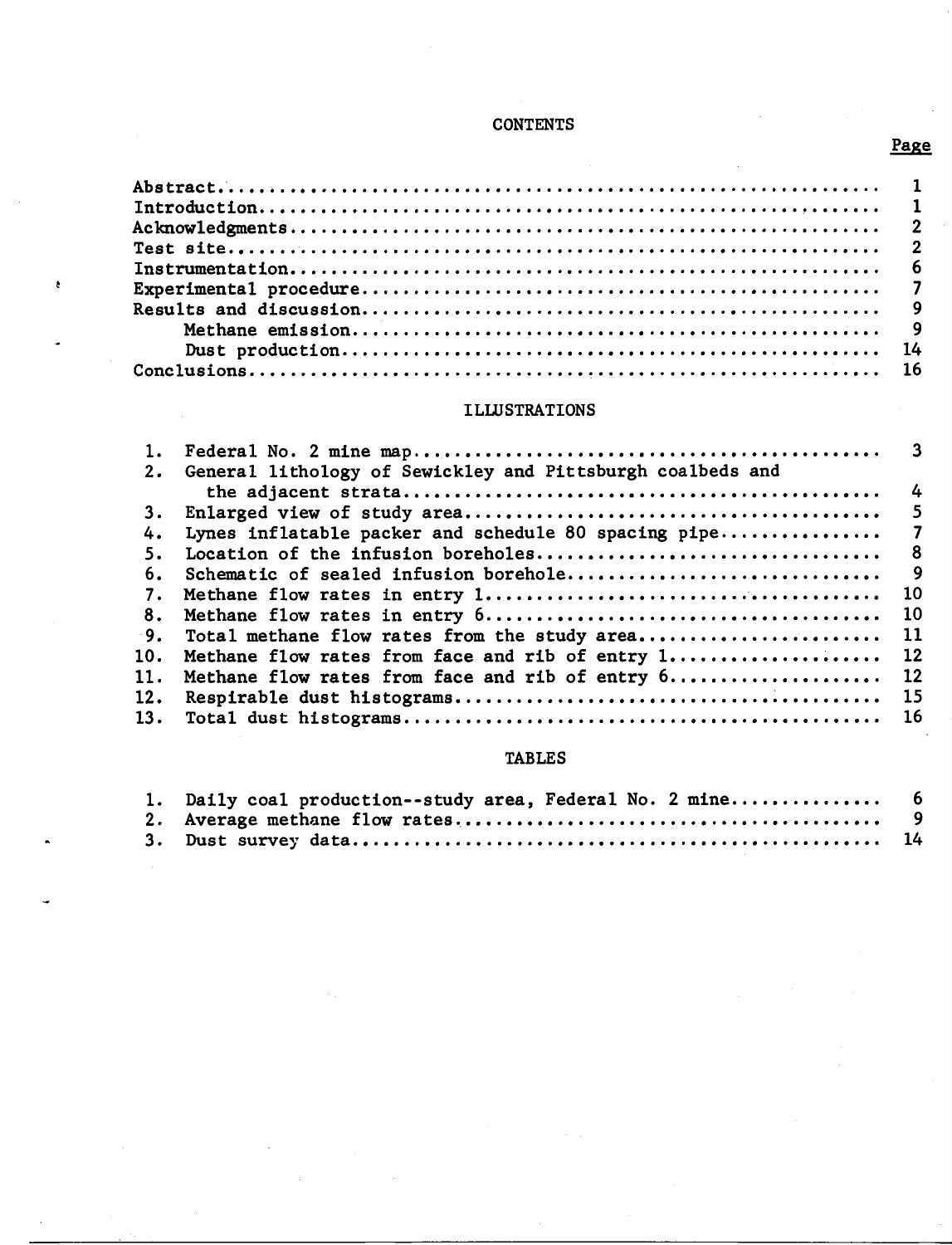## **METHANE AND DUST CONTROL BY WATER INFUSION**

**Pittsburgh Coalbed (Fairview, W. Va.)** 

by

Abdurrahman Cetinbas,<sup>1</sup> R. P. Vinson,<sup>2</sup> Joseph Cervik,<sup>3</sup> **and M. G. zabetakis4** 

#### **ABSTRACT**

The effect of water infusion on the flow of methane and on the production of dust was investigated at an active face in the Pittsburgh coalbed. The average total flow of methane at the face decreased by approximately 79 percent, whereas the flow from the ribs increased about 24 percent after infusion. On the day after infusion, dust concentrations appear to have been reduced; however, the presence of large quantities of rock dust obscured the results on the following days.

#### INTRODUCTION

Water is now used routinely to wet the dust formed while mining coal, and thus reduce the amount becoming airborne. In conventional, continuous, and longwall mining systems, the water is generally delivered to the work area in the form of a spray. Row ever, a column of water is utilized in wet drilling the form of a spray. However, a column of water is utilized in wet drilling **6** and in seam infusion. In the former, water is delivered to the bit through a hollow drill stem; in the latter, water is forced into the coal by drilling a hole and pumping the water through it into the coal seam. This tends to wet the coal and thus reduce the production of airborne dust. Unfortunately, the results have not been entirely satisfactory so that this procedure has not had widespread acceptance, except where longwall mining methods are used. Schlick $6$  notes that water infusion is used in over 50 percent of the longwall faces in Germany; German mining regulations now require water infusion wher-**7**  ever possible. According to Gregson, approximately 13 percent of all faces

<sup>1</sup>Mining engineer.

- a<sub>Physicist.</sub>
- strip descriptions of the supervisory geophysicist.
- <sup>4</sup>Research supervisor, Methane Control and Ventilation.
- **<sup>5</sup>**Parisi, C. William. Respirable Coal Dust Abatement and Control. Min. Cong. <sup>6</sup>J., v. 57, No. 4, April 1971, pp. 58-62.
- $^{6}$ Schlick, D. P. Respirable Dust Control in the Mines of West Germany.<br>BuMines Inf. Circ. 8490, 1970, 16 pp.
- <sup>7</sup> Gregson, H. Deep Hole Infusion in the Kent Coalfield. Coll. Guard., v. 212, May 13, 1966, pp. 599-604.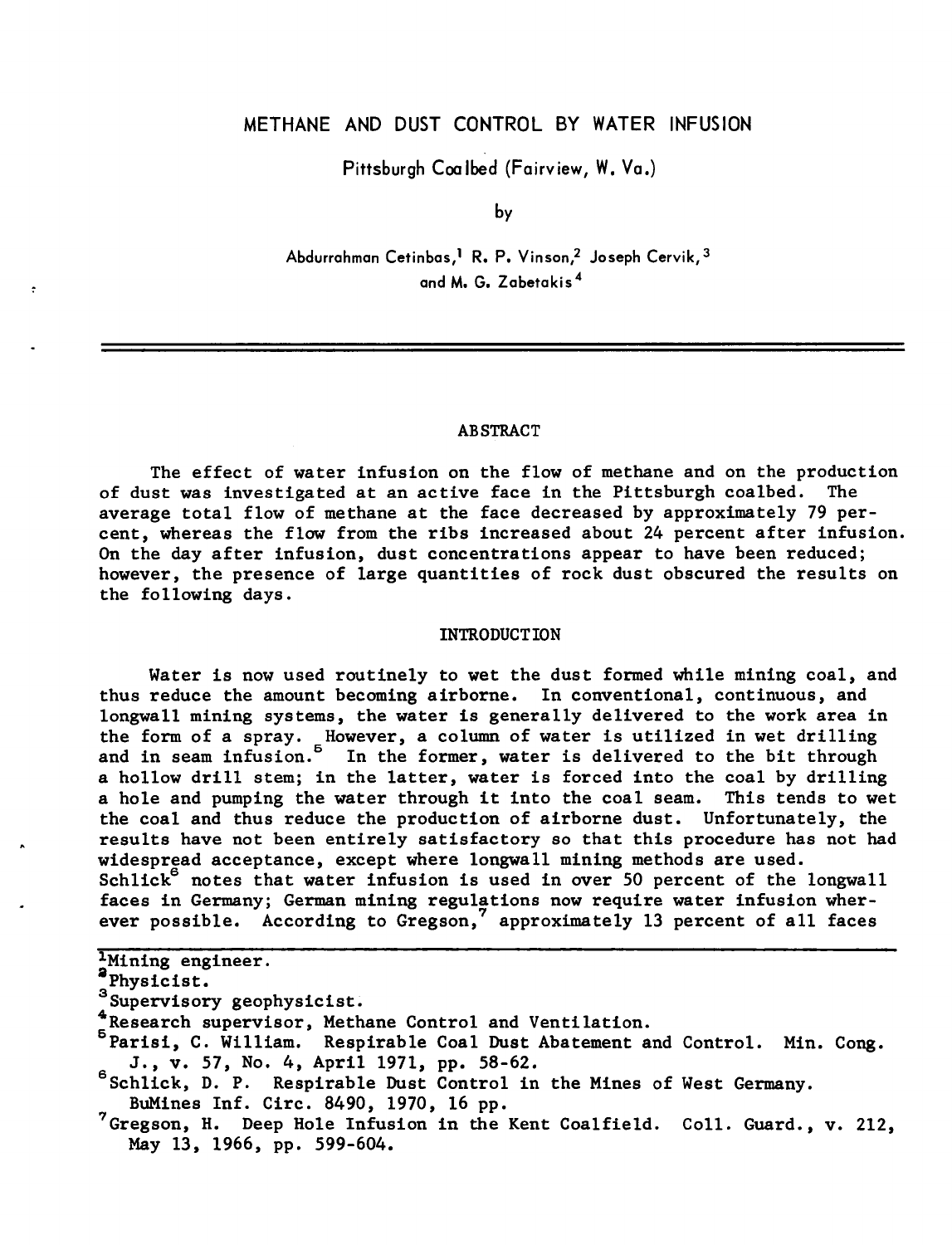in Great Britain are being infused through 6-foot-deep holes spaced 6 yards apart.

Experiments on water infusion first were conducted almost 30 years ago in South Wales.<sup>8</sup> More recently, a number of water infusion experiments have been More recently, a number of water infusion experiments have been conducted in an effort to drive methane from a coalbed, and subsequently to block the flow of methane into the working area. Merritts and his coworkers noted that methane could be released at controlled rates by regulating the flow of water, <sup>9</sup> Gregson<sup>10</sup> reported that water reduced the high peak methane emissions encountered in the high-speed mining of gassy seams, while Walstenholme and Arscott<sup>11</sup> found that water infusion of floor boreholes was of limited use.

The present study was designed to obtain quantitative data on the effects of water infusion in reducing both dust and methane concentrations in the working areas and in the air returns of operating mines. This is the first in a series of reports on experimental investigations to determine the conditions under which water infusion can be effectively incorporated into the mining cycle of an operating mine.

#### **ACKNOWLEDGMENTS**

The cooperation of the Eastern Associated Coal Corp., Pittsburgh, Pa., during the course of this study is greatly appreciated. The authors also wish to thank William Hylton, superintendent, and James Hayhurst, mine foreman, Federal No. 2 mine, for assistance in planning and conducting the work described in this report; members of the Bureau's Pittsburgh Field Health Group in the design of the dust experiments; and Frank McCall and Helen Lang of the Bureau's Pittsburgh Mining and Safety Research Center for assistance with the dust and gas samples collected in this study.

#### TEST SITE

Infusion experiments were conducted in the Eastern Associated Coal Corp. Federal No. 2 mine (fig. 1). The mine operates in the Pittsburgh coalbed near

'Jenkins, P. T. Suppression of Dust by System of Water Infusion in Coal Seams. Proc. S. Wales Inst. Eng., v. 59, 1943, p. 306.

'Jackson, E. **O.,** and W. M. Merritts. Water Infusion of Coal Pillars Before Mining, Independent Coal and Coke Co., Kenilworth, Utah. BuMines Rept. of Inv. 4836, 1951, 25 pp.

Merritts, W. M., W. N. Poundstone, and B. A. Light. Removing Methane (Degasification) From the Pittsburgh Coalbed in Northern West Virginia. BuMines Rept. of Inv. 5977, 1962, 39 pp.

Merritts, W. M., C. R. Waine, L. P. Mokwa, and M. J. Ackerman. Removing Methane (Degasification) From the Pocahontas No. 4 Coalbed in Southern West Virginia. BuMines Rept. of Inv. 6326, 1963, 39 pp. 1<sup>0</sup>Work cited in footnote 7.

<sup>11</sup>Walstenholme, E. F., and R. L. Arscott. Methane Drainage. Coll. Guard., v. 217, No. 9, September 1969, pp. 514-520.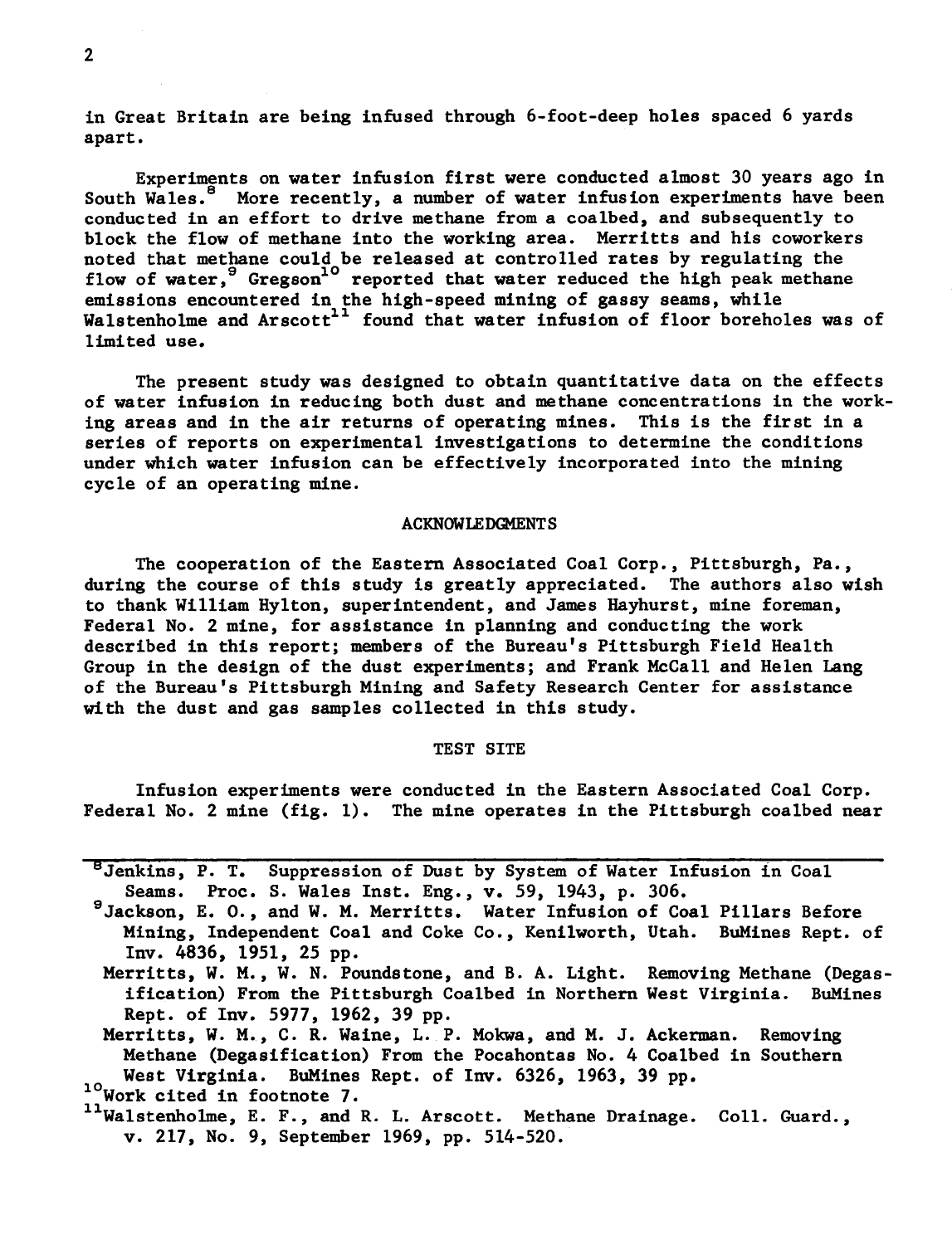

**FIGURE 1.** - **Federal No. 2 Mine Map.** 

**Fairview, W. Va. The coalbed is 9 feet thick; 7 feet is being mined at present and the remainder is left to control roof and bottom stresses. Overburden thickness ranges from 734 to 842 feet.**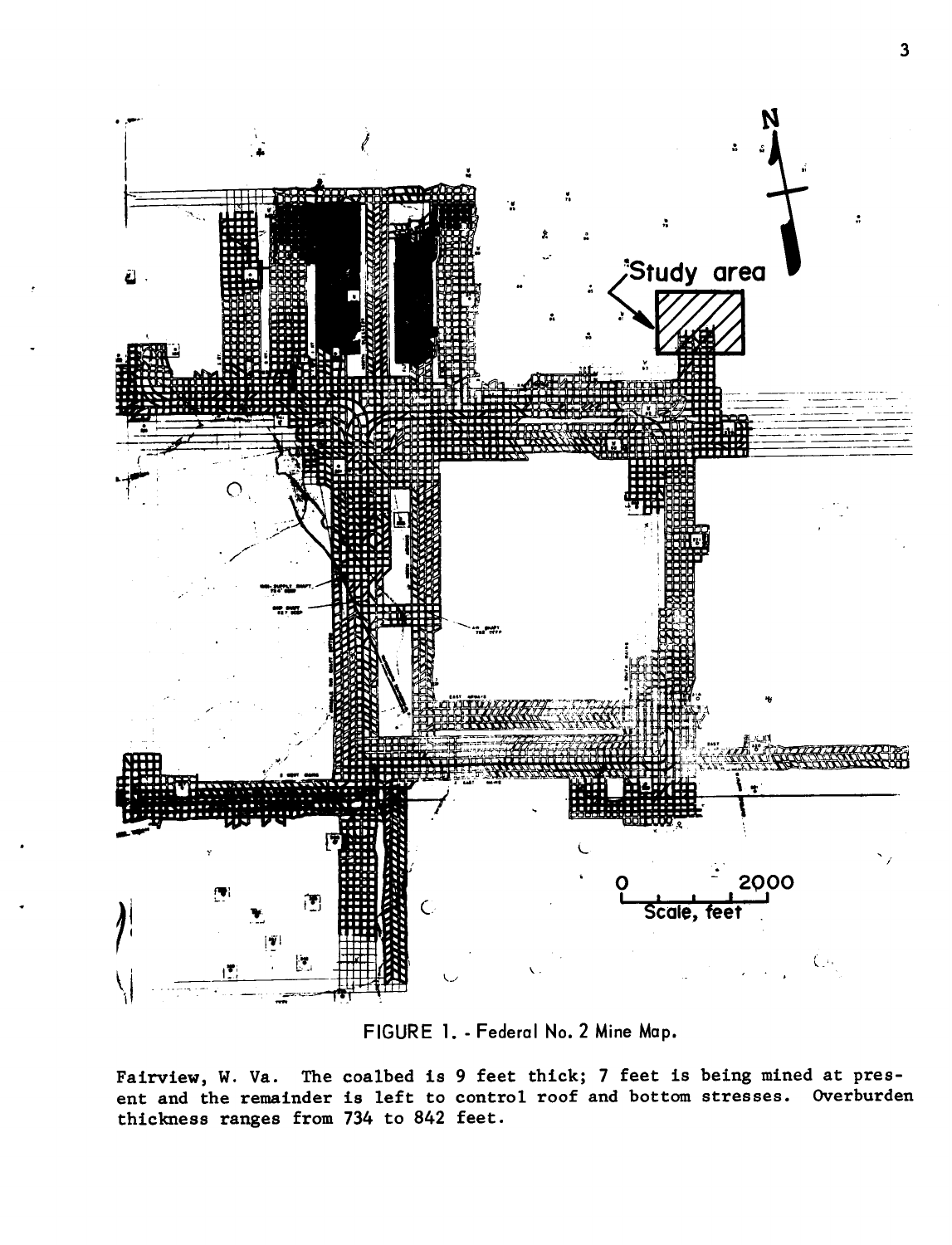

**FIGURE 2.** - **General Lithology** of **Sewickley and** and entry **4** is neutral (belt-line Pittsburgh Coalbeds and the Adia-

Federal No. 2 mine property lies on the Belle Vernon anticline<br>and the Waynesburg syncline. These and the Waynesburg syncline. geologic structures trend generally NNE-SSW. Figure 2 shows the general lithology between the two major coalbeds in this area; the Sewickley coalbed lies approximately 100 feet above the Pittsburgh coalbed.

There are two well-developed cleat systems in the Pittsburgh coalbed; the face cleat trends N 70°W<br>and the butt cleat N 20°E. The and the butt cleat  $N$  20 $^{\circ}$  E. permeability of the coalbed is due<br>to these systems. The fracture to these systems. The fracture<br>spacing is about 6 inches. The assospacing is about  $6$  inches. ciated gas pressure of the coalbed as measured by a drill stem test conducted on a surface borehole drilled into the coalbed in a remote area is about 275 psig.

The present study was conducted in a section being mined with a twinborer continuous miner. Room-andpillar mining is used with six headings 14 feet wide on 100-foot centers; crosscuts are on 80-foot centers.

The mine's ventilation system exhausts about 870,000 cfm of mine air through a single shaft. A split system of ventilation is used in the study section to control methane at<br>the face areas. Figure 3 shows a Figure 3 shows a schematic of the ventilation plan. Entries are numbered 1 through 6 from left to right. Entries 1 and 6 are return air courses; entries 2, 3, and 5 are the intake air courses; **cent Strata.** in this section course approximately 58,000 cfm of air to the face areas;

approximately 38,000 cfm passes to the left (entry 1), and 20,000 cfm to the right (entry 6). At the face, an exhaust fan with 20-inch-diameter extensible tubing is used to exhaust methane-air mixtures at a rate of 9,500 cfm. The volume flow of methane from the face area of the section is 59 cfm for the left split and 73 cfm for the right split. The total flow of methane from the mine is approximately 8 million cu ft per day (about 5,550 cfm).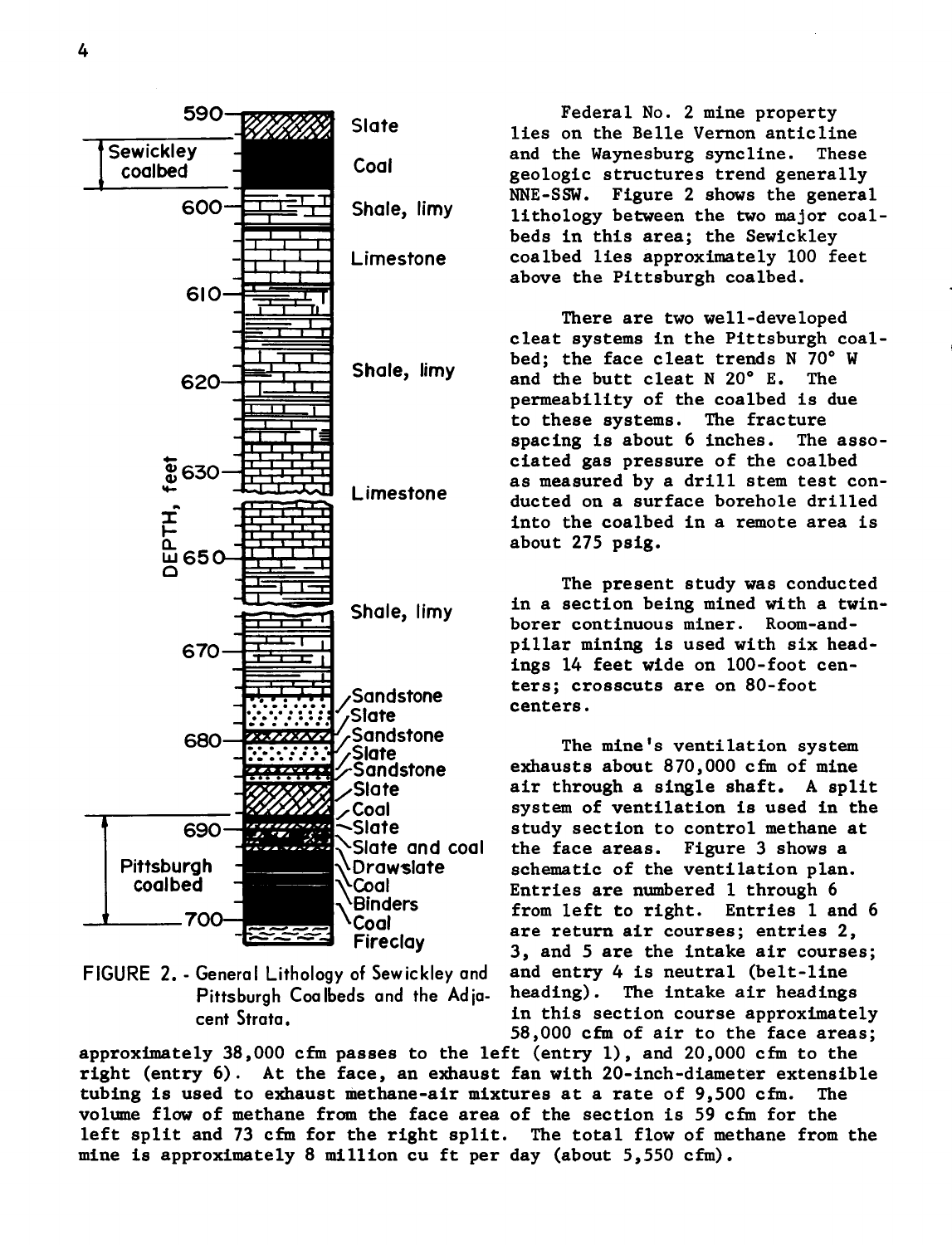← Intake air<br>← Return air<br>← Return air 1 **Man door**  <mark>K Return air</mark><br>- Line brattice **A Dust sampler 0 Recording methanometer stotion g Recording methanometer and Permanent stopping**  recording anemometer station. **Curtain stopping Station C Station A** 2 NORTH MAINS **IOO ft** ဝ္ထ Λ **Belt**  $14$ ft conveyor **Station D Station B** 5 3  $\mathbf{z}$ 4 6

**FIGURE 3.** - **Enlarged View of Study Area.** 

**Table 1 shows the daily coal production from the study section during the period considered here; average daily raw coal production was about 617 tons. Total coal production from the mine was about 5,100 tons per day.** 

میں<br>تین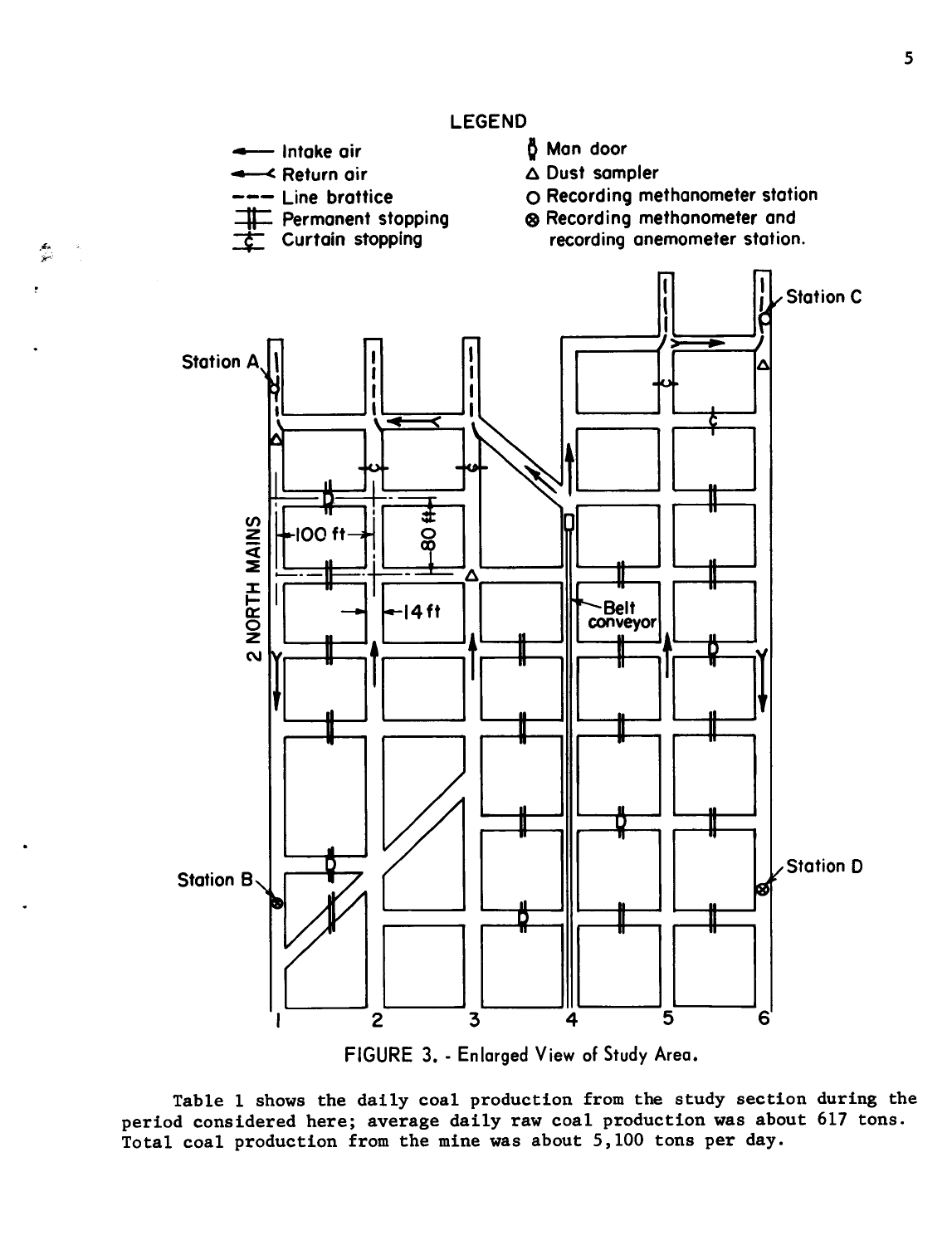| TABLE 1. - Daily coal production--study<br>area, Federal No. 2 mine         |                |
|-----------------------------------------------------------------------------|----------------|
| Date, 1971                                                                  | Tons           |
| September $15 \ldots \ldots \ldots \ldots \ldots \ldots$                    | 815            |
| September $16. \ldots \ldots \ldots \ldots \ldots \ldots$                   | 331            |
| September 17                                                                | 435            |
| September $18. \ldots \ldots \ldots \ldots \ldots \ldots \ldots$            | $\frac{1}{10}$ |
| September 19                                                                |                |
| September 20                                                                | 903            |
| September 21 $\dots\dots\dots\dots\dots\dots\dots$<br>$\overline{^1}$ Idle. | 601            |

#### INSTRUMENTATION

Methane measurements were made with Bureau of Mines pellester type recording methanometers<sup> $2^{\circ}$ </sup> and Riken<sup>13</sup> gas indicators (0 to 10 volume-percent scale). In addition, gas samples were taken for analysis on an Instruments Inc. model C-40 gas chromatograph equipped with a flame ionization detector.

Dust concentrations were obtained using MSA Monitare model G personal dust samplers. Instrument packages at each sampling location consisted of two units to permit the collection of respirable as well as total airborne dust.

Air velocity measurements were made with  $BM-24^{14}$  (recording) and Taylor (handheld) anemometers. Rockwell industrial watermeters were utilized to determine the rate and quantity of water used for infusion as well as that used by the spray system on the continuous miner.

Infusion holes were drilled with single post-mounted and handheld hydraulic drills. These holes were sealed with 2-518-inch-diameter Lynes inflatable packers (fig. 4); the overall length of each packer is 53 inches; the sealing segment is 36-3/4 inches long. Packers are connected in series with 5-foot lengths of 1-inch-OD schedule 80 pipe. The inflation chambers are interconnected with 114-inch-diameter plastic tubing. In practice, packer assemblies are made up and inserted into each infusion hole until the correct seal depth is reached.

1<sup>2</sup>LaScola, J. C., and Joseph Cervik. Development of Recording Methanometers and Recording Anemometers for Use in Underground Coal Mines. BuMines Tech. Prog. Rept. 15, 1969, pp. 9-13.

13Reference to specific makes or models of equipment is made to facilitate understanding and does not imply endorsement by the Bureau of Mines. <sup>14</sup>Work cited in footnote 12.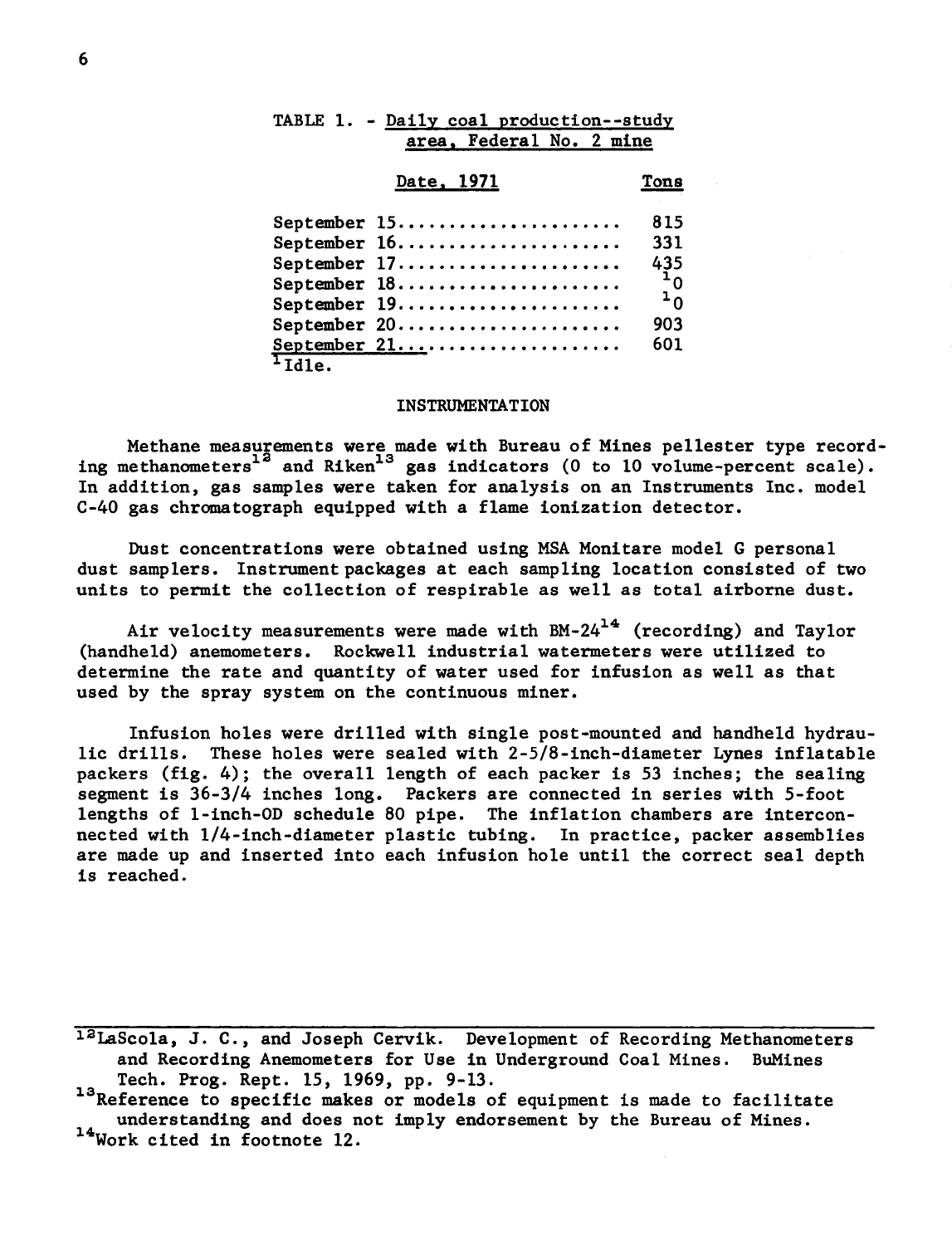

**FIGURE 4.** - **Lynes Inflatable Packer and Schedule 80 Spacing Pipe.** 

#### **EXPERIMENTAL PROCEDURE**

Methane monitoring started 3 days prior to infusion and was continued 24 hours a day for 8 consecutive days. Two recording methanometers and one BM-24 recording anemometer were installed in each return airway (fig. 3) with the sensing heads located at points found to have the average air velocity of the airway. Inby stations were kept approximately 50 feet, and outby stations 600 to 650 feet, from the face in the vicinity of the areas designated as stations A, **By** C, and D. In addition to the continuous recordings, spot measurements were made at every block between the inby and outby stations, at the face area, and at the intake airways. Methane readings were taken at the rib and at the center of the airway in each case.

Dust sampling started 3 days before infusion and was completed 9 days later. This yielded 3 days of preinfusion sampling and 4 days of postinfusion sampling; samples were taken only on the day shift (8 a.m.-4 p.m.) on normal production days. At the beginning of the day shift, dust-monitoring personnel mounted one instrument package at each of the following locations: On the continuous miner approximately 3 feet inby the operator; on the loader approximately 3 feet inby the operator; in both left and right returns approximately 150 feet ouby the face. In addition, an MSA personal dust sampler was located in an intake airway approximately 250 feet outby the face (fig. 3). After mounting, each sampler was checked periodically for correct flow and proper positioning of the sampling head.

To infuse the coal, four 3-inch-diameter holes were drilled into the coal at the face area (fig. 5). Holes 1, 2, and 3 were approximately 127 feet deep; they were sealed with packers to a depth of 75 feet, leaving the back 52 feet of hole open for water infusion (fig. 6). Hole 4 was approximately **55** feet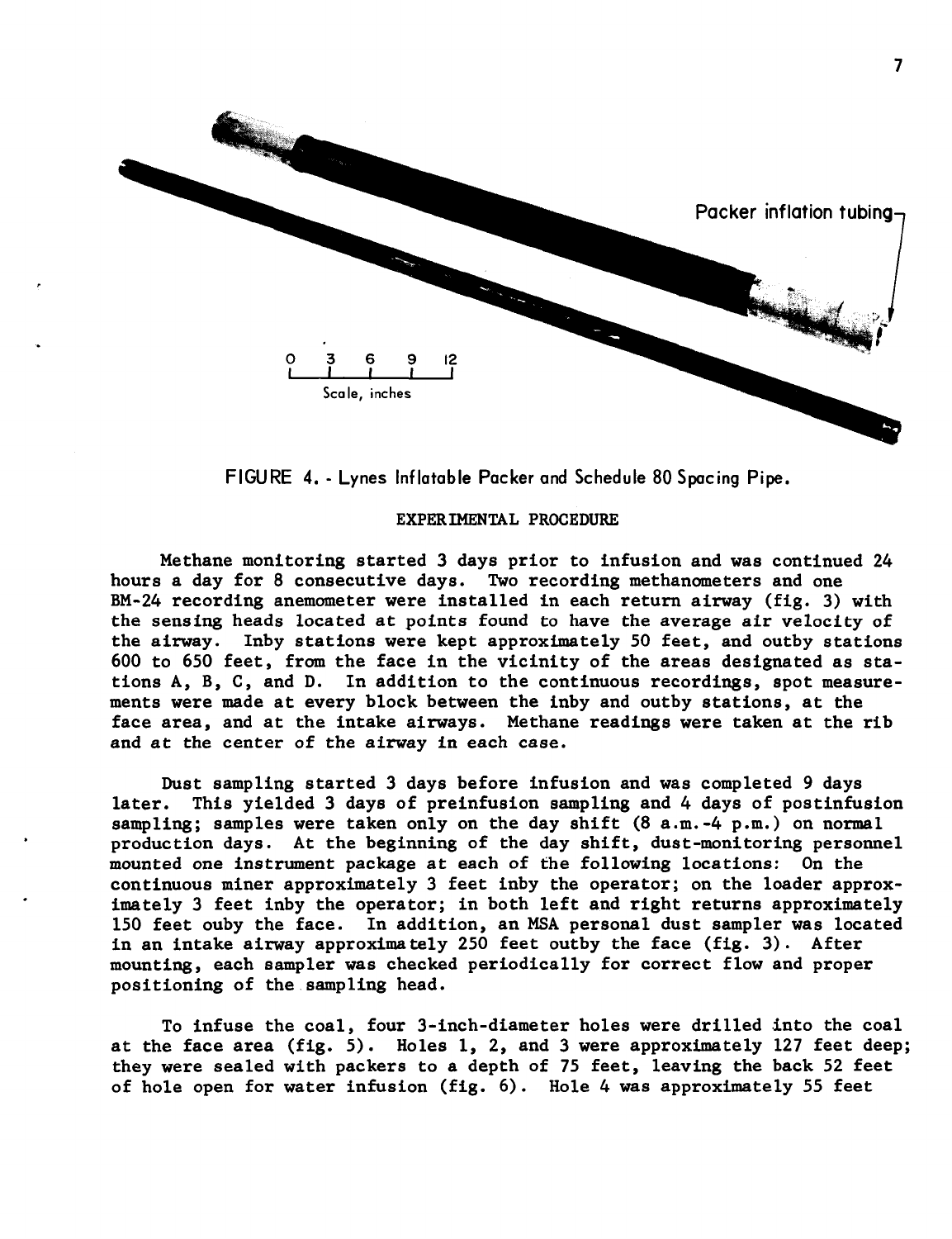

FIGURE 5. - Location of **the** Infusion Boreholes.

deep, and was sealed to a depth of 40 feet; 15 feet of hole was open for water infusion. Once in place, the packers were inflated to 800 psi with a pressurized mixture of ethylene glycol and water. After the packers were inflated, the mine water supply was connected directly to the 1-inch pipe and the coal infused (fig. 6). Infusion pressure at holes 1 and 2 was 410 psi with an average infusion flow rate of about 10 gpm; flow rates ranged from a high of 19 to a low of 8 gpm. Infusion pressure at holes 3 and 4 was 320 psi with an average infusion flow rate of about 8.5 gpm; flow rates ranged from a high of 10 to a low of 5 gpm. Water appeared at the face and rib areas in  $7-1/2$  hours (hole 4) to 42 hours (hole 3). Infusion was continued in holes 1, 2, and 4 for varying periods after water appeared at the face.

An observer was stationed at the face area during all normal production shifts to record the complete mining cycle. He recorded the intervals when mining occurred, the amount of coal mined, the direction and rate of face advance, and the periods during which rock dust was dispersed inby the dust samplers.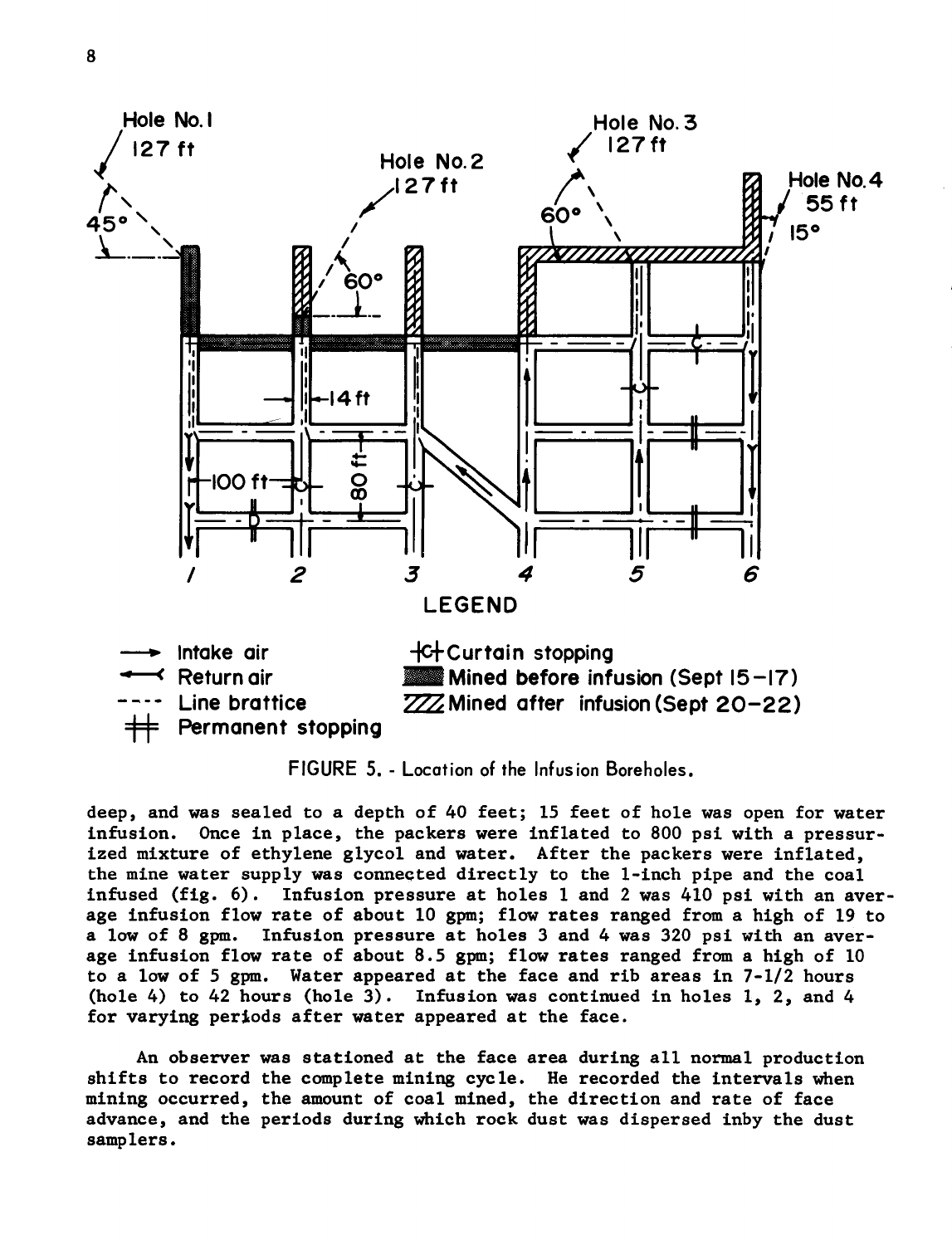



RESULTS AND DISCUSSION

#### Methane Emission

Figures 7 and 8 show the methane flow rates at each of two locations in the return entries of the study area during the entire period.

Curves and **c** show the flow rates at the inby stations, and curves **b** and d show the rates at the ouby stations. The average methane flow rates before (September 15-17) and after (September 20-22) infusion are listed in table 2. The average total methane flow rate at the face dropped from 132 cfm  $(\overline{X}_1)$ before infusion to 28 cfm  $(\overline{X}_2)$  after infusion (fig. 9); the average flow rate was thus reduced approximately 79 percent.<sup>15</sup> This decrease  $(\overline{X}_1 - \overline{X}_2)$  was found to be statistically significant at the 0.05 level of significance in each case; the 95-percent confidence interval is shown for each of the inby curves in figures 7 to 9. The scatter ranged from a low of 4 cfm (one standard deviation) in the left return to a high of 8 cfm in the right return after infusion; the scatter was 6 cfm in both left and right returns before infusion.

| Station    | Left                | Right  | Tota1 |  |
|------------|---------------------|--------|-------|--|
|            | return              | return |       |  |
|            | <b>PREINFUSION</b>  |        |       |  |
| Inby       | 59                  | 73     | 132   |  |
| Outby      | 91                  | 152    | 243   |  |
| Difference | 32                  | 79     | 111   |  |
|            | <b>POSTINFUSION</b> |        |       |  |
| Inby       | 14                  | 14     | 28    |  |
| Outby      | 62                  | 104    | 166   |  |
| Difference | 48                  | 90     | 138   |  |

TABLE 2. - Average methane flow rates, cfm

The average methane flow rates at the outby stations (face plus ribs) decreased from 243 before infusion to 166 cfm after infusion, a decrease of

 $15$  The average flow rate was reduced approximately 50 percent in a subsequent study in an adjoining property when methane was emitted along the face cleat.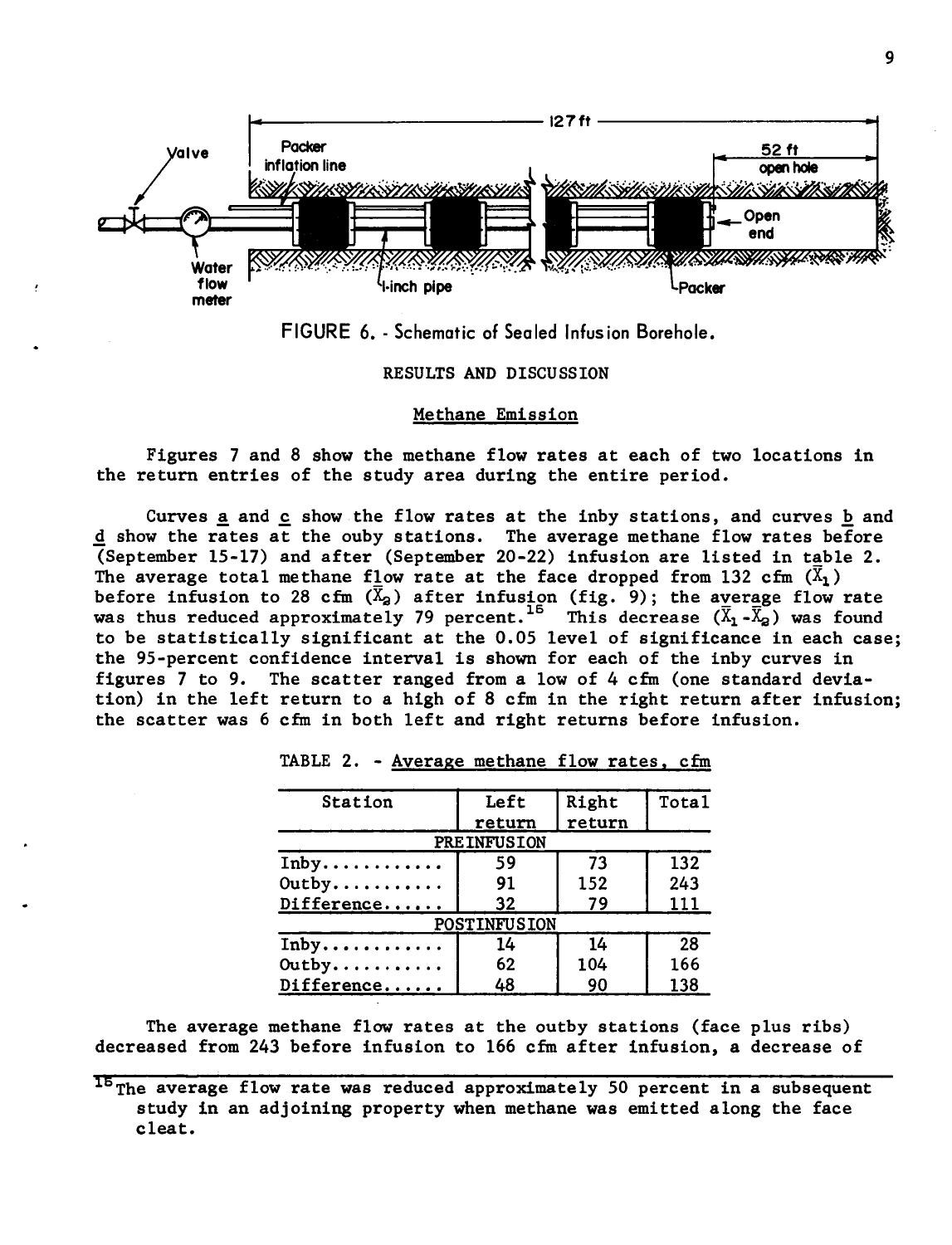

FIGURE 8. - Methane Flow Rates in Entry 6.

about 32 percent. But the methane flow rate from the ribs increased about 24 percent following infusion (111 versus 138 cfm). While some increase is to be expected as additional rib area is exposed, much of the additional flow occurred because methane was diverted from the face by the infused water. The water not only diverted methane out through the ribs, but also generated steeper concentration gradients in the return near the face. This is clearly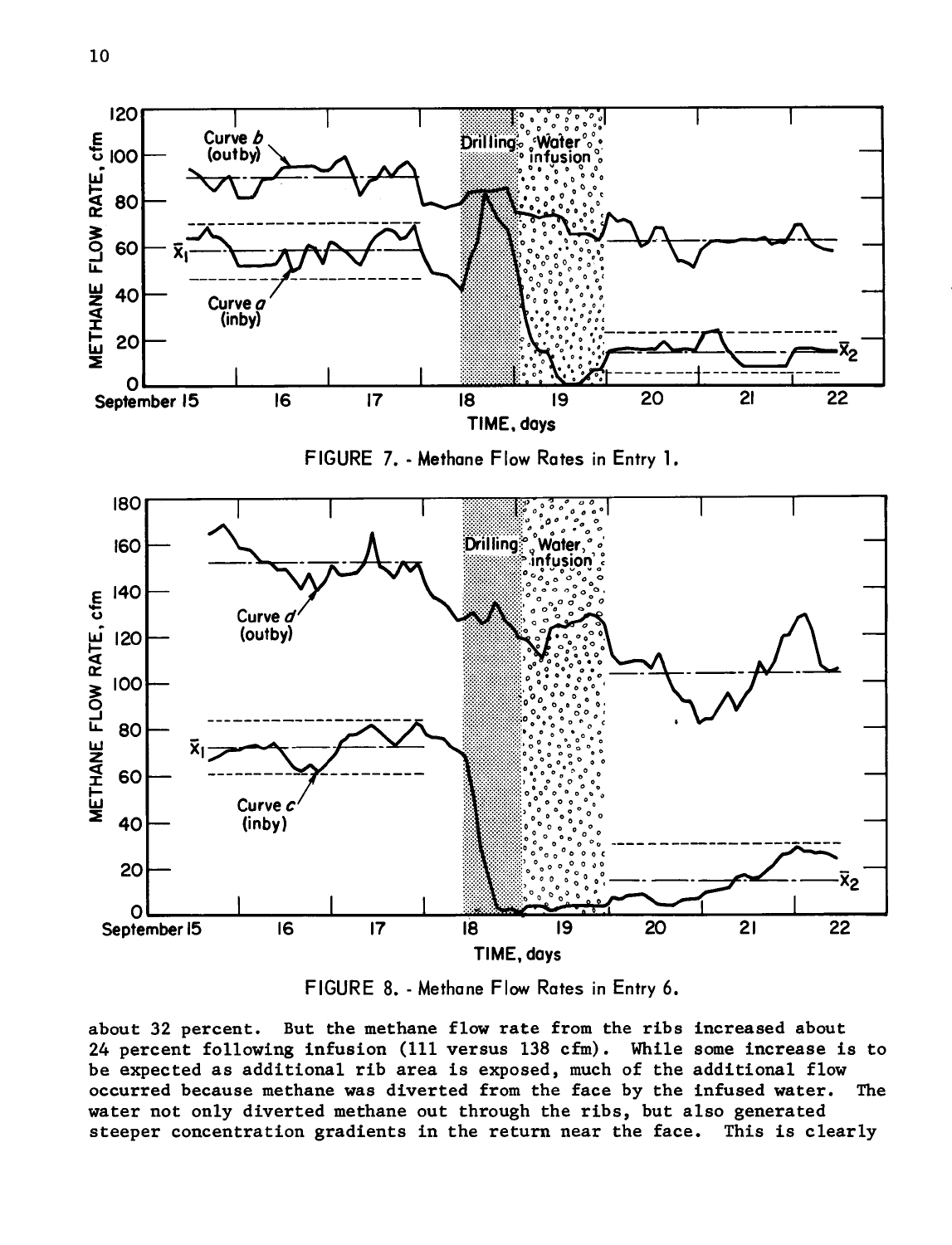

FIGURE 9. - Total Methane Flow Rates From the Study Area.

evident in the results of the surveys made early in the morning of Septem-<br>ber 17 and 21 in entries 1 and 6 with a Riken detector. Methane concentraber 17 and 21 in entries 1 and 6 with a Riken detector. Methane concentra-<br>tions increased with increasing distance from the face. However, the initial tions increased with increasing distance from the face. However, the initial<br>rates of increase were greater after infusion than before. These data, conrates of increase were greater after infusion than before. These data, con-<br>verted to methane flow rates, are presented in figures 10 and 11. No attempt verted to methane flow rates, are presented in figures 10 and  $11$ . was made to obtain concentrations at points corresponding to the average airspeed, so that the data in figures 10 and 11 do not check with those at the corresponding points in figures 7 and 8. However, they are internally consistent and show the diverting effect of infused water on methane emission from the ribs. In addition, each set of figures, as well as the data in table 2, illustrates the important effect of relative rib location on methane flow. Thus, the rib flow in the right return (entry 6) was 2.8 times the flow in the left return (entry 1) before infusion and 1.8 after infusion. The mine map (fig. 1) shows that the right side of this section is in virgin coal; the left side is adjacent to other mine workings, so that partial degasification has occurred.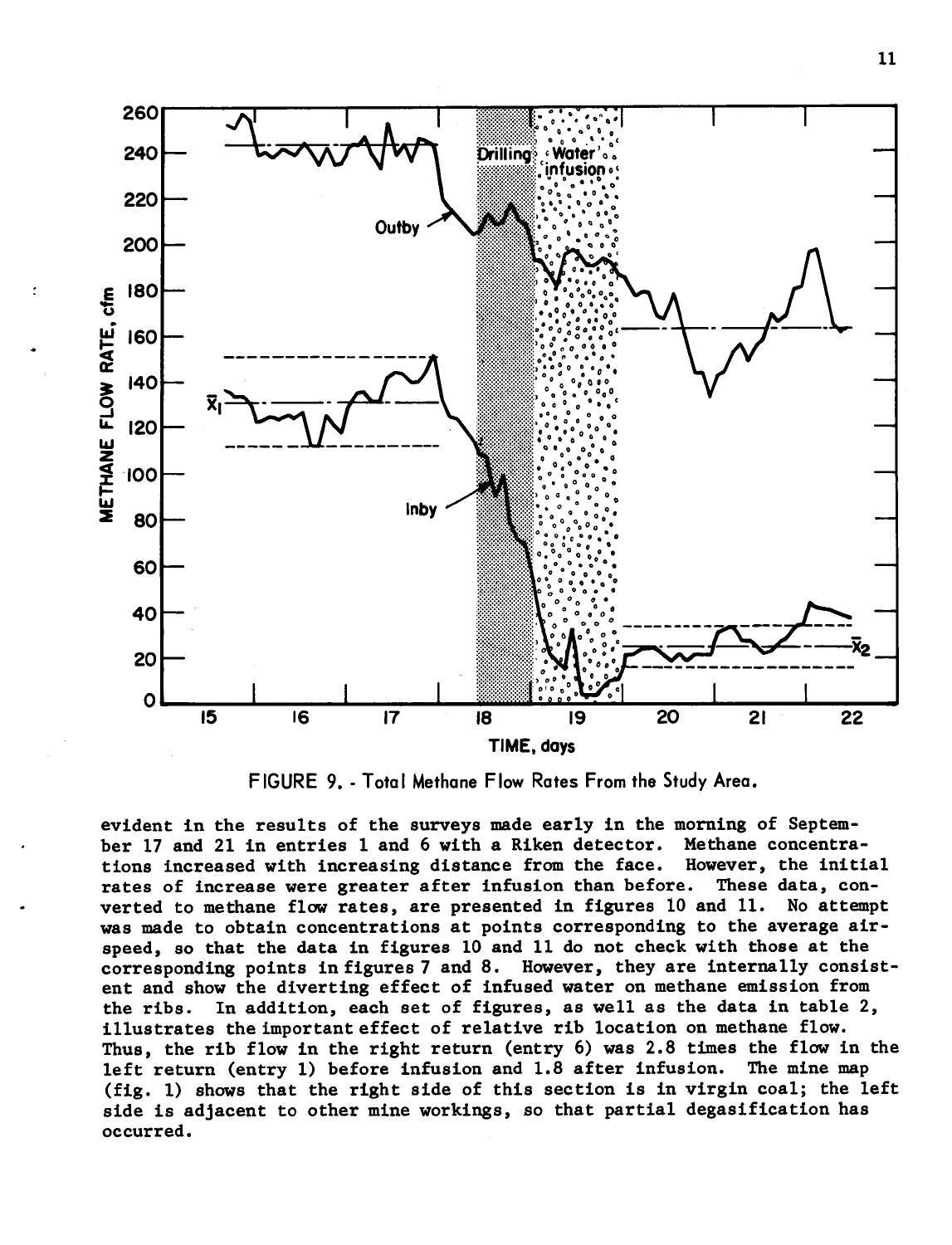



Cervik<sup>16</sup> has noted that methane exists in coalbeds as a compressed gas in the fracture system and an adsorbed gas in the micropore structure of solid

<sup>16</sup>Cervik, Joseph. An Investigation of the Behavior and Control of Methane Gas. Min. Cong. J., v. 53, No. 7, July 1967, pp. 52-57.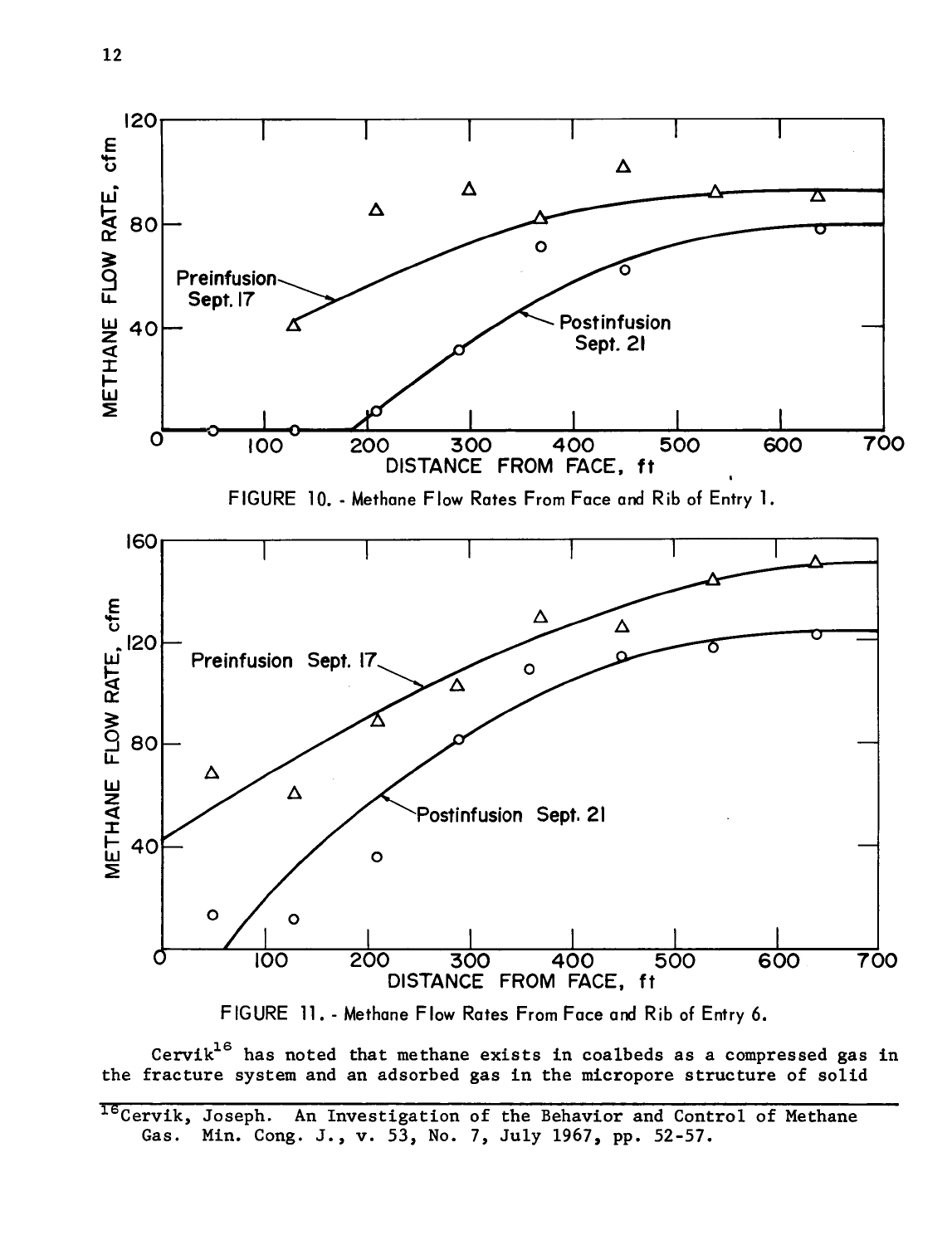coal. In an undisturbed coalbed the amount of adsorbed gas is in equilibrium with the gas pressure in the fracture system. For a blocky coal such as that in the Pittsburgh coalbed, the contribution to the total flow of gas due to desorption is expected to be small in comparison to the flow of compressed gas through the fracture system. For highly fractured coal such as that in the Pocahontas No. 3 coalbed in southern Virginia, the contribution to the total flow of methane due to desorption may be appreciable.

For purposes of discussing methane migration, a coalbed consists of the solid coal or matrix and the fractures. The coalbed is waterflooded through the fracture system and can be characterized as a filling of the fracture void **.,** volume with water. Water cannot enter the matrix because of the extreme fineness of the pores in the solid coal; these are estimated to be but a few angstrom units in diameter.

 $\mathbf{r}$ 

Emplacement of a waterbank across the face area of a mine section has been shown to block the flow of gas through fractures. Therefore, methane in the fracture system which would flow normally toward the section (primarily along the butt cleat in this case) is diverted and enters the section outby the face area. Curves a and *c* (figs. 7 and 8) show that the flow of methane from the face area is not reduced to zero immediately after infusion (September 20). Methane in the adsorbed state is not affected by the water infusion process because its flow is controlled by a methane concentration gradient between the matrix and fracture system. In addition, degradation of coal<br>increases the rate of flow by desorption.<sup>17</sup> Thus, the volume flow of methane increases the rate of flow by desorption.<sup>17</sup> immediately after infusion, about 14 and 6 cfm from the left and right sides, respectively, is attributed to desorption. Under normal circumstances the quantity of methane given off by desorption is small in comparison to the contribution of flow through the fracture system.

The effect of drilling holes in the coalbed on the left side of the section and the flow of methane from these holes is apparent from curves a and **b**  (fig. 7). The horizontal holes were drilled on September 18, followed by water infusion of the coalbed on September 19.

Curve a shows a pronounced increase in methane flow during the drilling operation. The methanometer sensing head was approximately 20 feet from the discharging hole, and the peak is probably indicative of incomplete mixing of methane from the hole with the ventilating current. Curve **b** also shows a rise in volume of methane passing the outby station which is not as pronounced as that at the inby station but does reflect a more thorough mixing of methane and air. (The barometric pressure was relatively steady during this period, rising from about 1,021 to 1,022 mb between noon on September 17 and noon on September 18.)

The effect of drilling holes on the right side of the section has been obscured by experimental difficulties. Curve  $d$  (fig. 8) shows a small peak on

<sup>&</sup>lt;sup>17</sup>Airey, E. M. Gas Emission From Broken Coal. An Experimental and Theoretical Investigation. Internat. J. Rock Mech. Min. Sci., v. 5, 1968, pp. 475-494.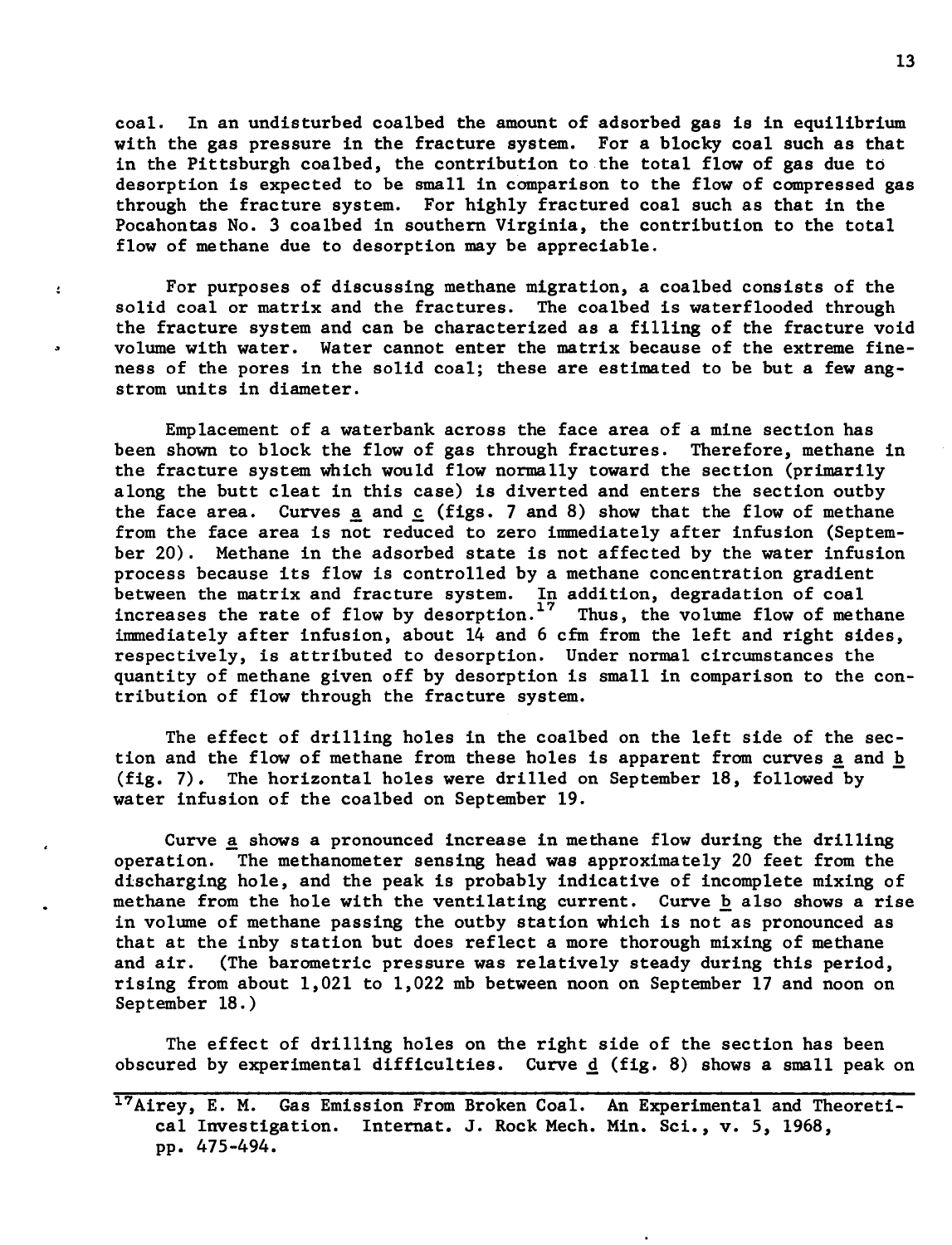September 18, but the inby station (curve c) shows only a sharp decrease; the sensing head of the methanometer was again approximately 20 feet from the hole. There are several possible reasons for this effect. The brattice in entry 6 had excessive air leakage which may have forced the methane flow from the hole to follow a path close to the rib, thus bypassing the methanometer sensing head. In addition, considerable difficulty was experienced in drilling the outside hole in entry 6. Two attempts were made to drill this hole and both terminated in the roof at about the 55-foot depth. During this drilling, water may have partially infused the coalbed surrounding the hole and forced the methane into the entry downstream from the sensing head. Methane peaks did occur at the outby station on September 18.

Analysis of coal samples taken near the boreholes before and after infusion indicates that the total moisture content increased by about 0.7 weight-percent. If we assume the infused water (approximately 6,000 cubic feet) was dispersed uniformly in the coalbed, it would have penetrated a volume of about 850,000 cubic feet of coal. Assuming that the water spreads along the face at twice the rate at which it spreads along the butt cleat, the water infused across the face and into the coal at least 200 feet. This should be adequate to reduce the methane flow for at least a week at present mining rates, although as new surfaces are exposed, the water is driven out of the coal. Further, there is reason to believe that the presence of water facilitates the removal of the coal. Thus, despite an excess of water at the face, more coal was mined on the day after the infusion than on any other day during the investigation.

#### Dust Production

The beneficial effect of water infusion on dust is not as apparent as it is on methane. Both total and respirable dust were monitored. All dust concentrations were converted to MRE equivalents and the concentrations expressed in  $mg/m<sup>3</sup>$ (table 3). is on<br>
ions<br>
Opera-<br>
tion

|               | MRE equivalents, $mg/m^3$ |                   |                 |                               |                 |                                                   |        |          |                                                                                                  | Auxiliary Produc- Opera-<br>Ventilation<br>ventila- |          | tion          | tion   |
|---------------|---------------------------|-------------------|-----------------|-------------------------------|-----------------|---------------------------------------------------|--------|----------|--------------------------------------------------------------------------------------------------|-----------------------------------------------------|----------|---------------|--------|
| Date          | Boring                    |                   | Loading         |                               | Left            |                                                   | Right  |          | in returns,                                                                                      |                                                     | tion     | day           | time   |
|               | machine                   |                   | machine         |                               | return          |                                                   | return |          | $cfm^3$                                                                                          |                                                     | directed | $\sf{shift},$ | borer, |
|               | $R^{\perp}$               |                   | $R^{-}$         |                               | $R^-$           |                                                   | Ir+    | $\tau^3$ | Left                                                                                             | Right                                               | down     | tons          | min    |
|               |                           |                   |                 |                               |                 |                                                   |        |          |                                                                                                  |                                                     | return   |               |        |
| $9 - 15 - 71$ |                           |                   |                 |                               |                 | $4.9$ [Lost] 1.2] 16.6] 0.6] 13.4] $\binom{4}{1}$ |        | (4)      |                                                                                                  | 36,000 21,000                                       | Right    | 485           | 135    |
| $9 - 16 - 71$ |                           | .3197.1           | $.8+$           | 5.71                          |                 | $.3$   12.1   0.1                                 |        |          | 4.4 38,000 20,000                                                                                |                                                     | Left     | 208           | 63     |
| $9 - 17 - 71$ |                           | 1.2122.7          |                 |                               |                 |                                                   |        |          | $\vert 1.1 \vert 21.4 \vert 2.0 \vert 16.4 \vert 1.6 \vert 20.1 \vert 39,000 \vert 20,000 \vert$ |                                                     | do.      | 200           | 46.5   |
| $9 - 20 - 71$ |                           | 1.6153.21         |                 | $.8$  15.6 $($ <sup>4</sup> ) |                 | $({}^{4})$                                        | .31    |          | 3.6 37.000 17.000                                                                                |                                                     | do.      | 480           | 108.5  |
| $9 - 21 - 71$ |                           | 1.6164.111.2115.5 |                 |                               | .3 <sub>1</sub> | 3.31                                              |        |          | $.9$  16.4  38,000   18,000                                                                      |                                                     | Right    | 289           | 78     |
| $9 - 22 - 71$ |                           | 1.9125.4          | .9 <sub>1</sub> | 9.21                          | . 9             |                                                   |        |          | $3.2$  2, 2   22. 2   37,000   20,000                                                            |                                                     | do.      | 116           | 40.5   |
| $9 - 23 - 71$ |                           | $2.2$  48.4       | . 6             |                               | $4.9$   1.2     | 8.61                                              |        |          | 38,000 20,000                                                                                    |                                                     | do.      | 239           | 57     |

|  |  | TABLE 3. - Dust survey data |  |
|--|--|-----------------------------|--|
|  |  |                             |  |

 $\frac{1}{a}$ Respirable dust.<br> $\frac{1}{a}$ Total dust.

**<sup>3</sup>**Airflow taken 600 feet outby the face.

<sup>4</sup> High concentration of rock dust voided the sample.

In an attempt to eliminate the effect of variable coal production during dust monitoring, dust concentrations were divided by tonnage of coal produced. Figures 12 and 13 are histograms of the total and respirable dust concentrations per ton of coal mined during the dust sampling cycle; they are based on data from the left and right return airways.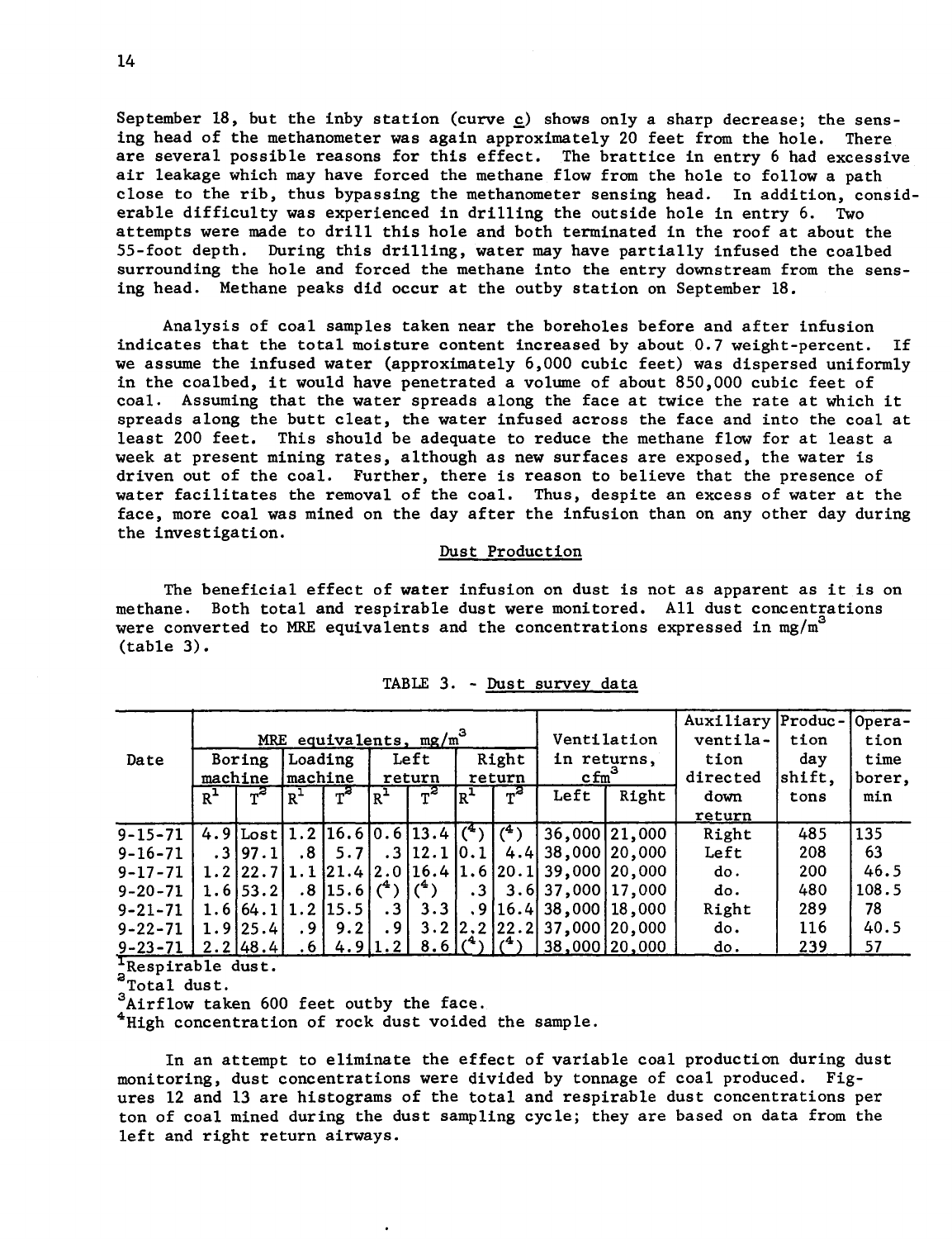

 $\overline{z}$ 

**FIGURE 12.** - **Respirable Dust Histograms.** 

The dust concentrations in both returns were unusually high on September 17 and 22. **On** September 17, entry 1 was being advanced and the auxiliary ventilation fan was exhausting within approximately 50 feet of the dust samplers in the return. **On** the right side of the section, entries 5 and 6 were rock dusted and the air through these entries was exhausted down the right return (entry 6). The dust samples in the right return were therefore influenced by rock dusting.

**On** September 22, entry 6 was being advanced and the auxiliary ventilating fan was exhausting within 50 feet of the dust samplers. This condition caused unusually high dust concentrations at the samplers, resulting in an abnormal sample; this entry also was rock dusted.

No histograms are given of the dust samples from the miner and loader locations. The daily concentrations of these samples varied too much to permit a proper analysis. They were influenced by many factors, such as placement of the auxiliary exhaust tubing. When the tubing was run along the left side of the miner, most of the dust produced by the borer was drawn away from the samplers on the right side of the miner. At times, the auxiliary tubing was run along the right side of the miner. In this situation much of the dust produced by the miner was sampled.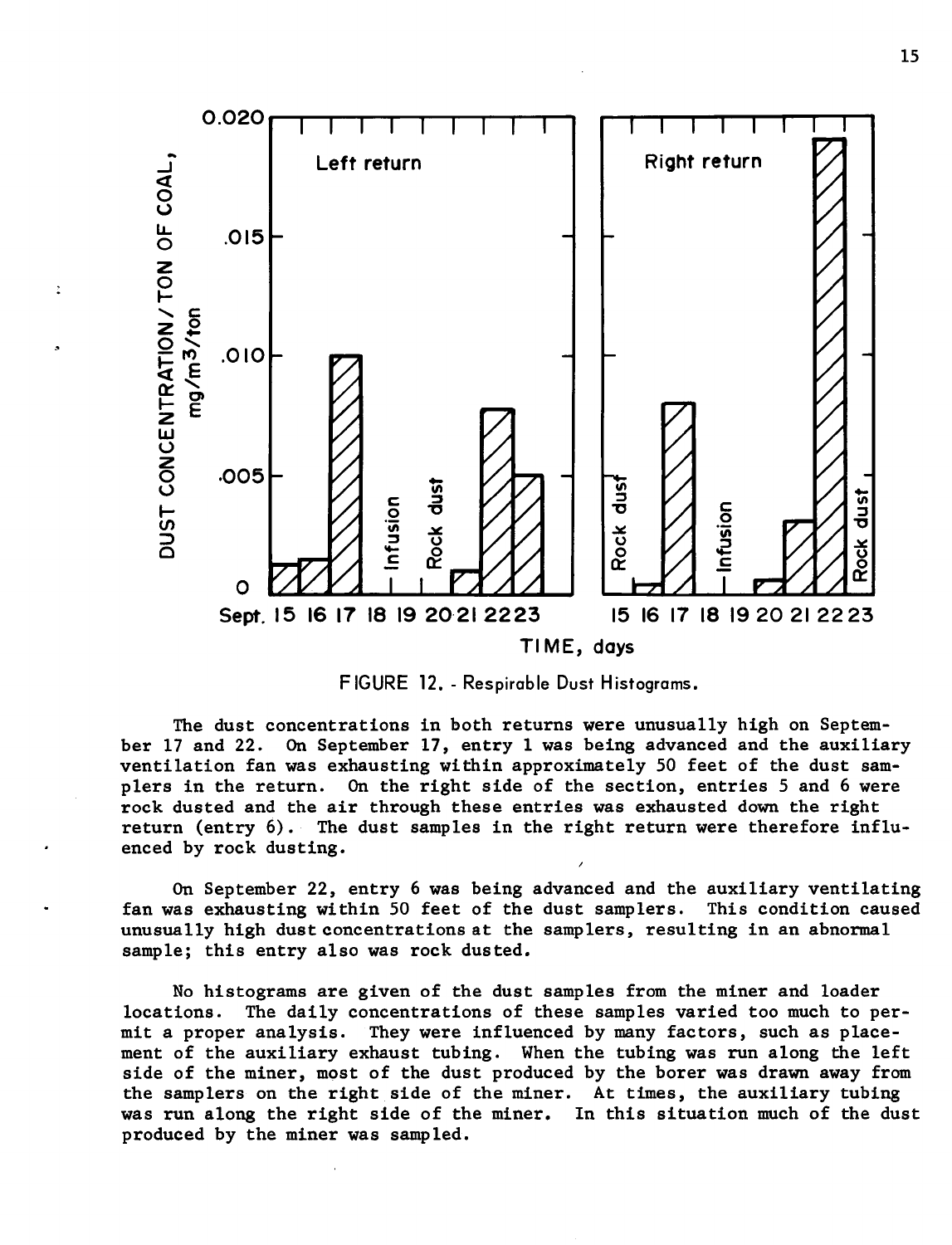

FIGURE 13. - Total Dust Histograms.

Another factor influencing these samples was the practice of rock dusting by hand. When mining operations were temporarily halted, the machine operators would often rock dust in the area being mined. Thus, some of the filters collected airborne rock dust.

Rock dust contamination of some samples, the wide variation of measured concentrations before and after infusion, and the small number of measurements make interpretation of the data difficult. However, there is an indication that water infusion does suppress total dust more than it suppresses respirable dust. Figures 12 and 13 show that the dust concentrations were relatively low on the two day shifts following infusion. On these two day shifts, water infusion of the bed was continued while mining was in progress, but discontinued the following day. The low dust levels may be attributed to infusion of the bed during mining. Moreover, the production on these two shifts after infusion was higher than the average for that section.

#### CONCLUSIONS

Methane was diverted from an active face in the Pittsburgh coalbed by infusing the coal with water. Infusion holes 55 to 127 feet and 100 to 300 feet apart were effective in this respect for at least 5 days. The infused feet apart were effective in this respect for at least 5 days. water also seems to have reduced the total and respirable dust for at least